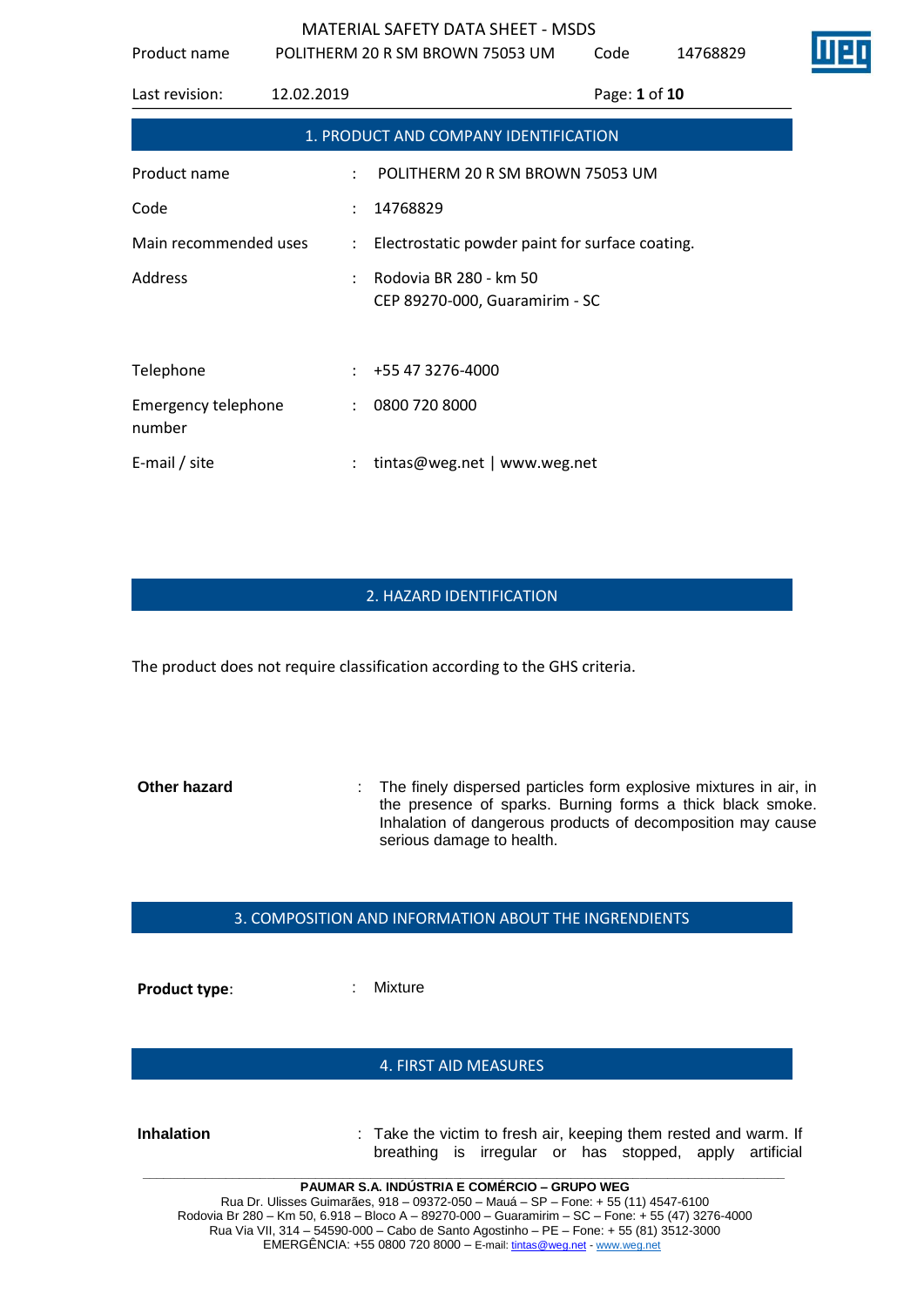Product name POLITHERM 20 R SM BROWN 75053 UM Code 14768829

| Last revision:               | 12.02.2019 | Page: 2 of 10                                                                                                                                                                                                        |
|------------------------------|------------|----------------------------------------------------------------------------------------------------------------------------------------------------------------------------------------------------------------------|
|                              |            | respiration. Do not give anything orally. Seek medical<br>assistance immediately, bringing the product label whenever<br>possible.                                                                                   |
| <b>Contact with the skin</b> |            | : Remove all contaminated clothing immediately. Wash affected<br>area with plenty of soap and water.                                                                                                                 |
| Contact with the eyes        |            | : Remove contact lenses, if wearing any. Flush the eyes with<br>running water for at least 15 minutes, holding the eyelids<br>apart. Seek medical assistance immediately, bringing the<br>product label with you.    |
| Ingestion                    |            | : Do not provoke vomiting. Consult with a doctor immediately.                                                                                                                                                        |
| Notes for the doctor         |            | : Treat symptomatically. Do not induce vomiting because of risk<br>of aspiration of gastric contents into the lungs. Gastric lavage<br>is recommended when the patient ingests large quantities of<br>the substance. |

# 5. FIRE-FIGHTING MEASURES

| <b>Suitable extinguishing</b><br>methods                            | $:$ Water in mist form<br>Carbon dioxide (CO2)<br>Foam alcohol resistent<br>Dry chemical powder                                                                                                                                                                                                                                                                                                                                                                                        |
|---------------------------------------------------------------------|----------------------------------------------------------------------------------------------------------------------------------------------------------------------------------------------------------------------------------------------------------------------------------------------------------------------------------------------------------------------------------------------------------------------------------------------------------------------------------------|
| <b>Extinguishing methods not</b> : Direct water jet.<br>recommended |                                                                                                                                                                                                                                                                                                                                                                                                                                                                                        |
| <b>Specific dangers</b>                                             | : The finely dispersed particles form explosive mixtures in air, in<br>the presence of sparks. Burning forms a thick black smoke.<br>Inhalation of dangerous products of decomposition may cause<br>serious damage to health.                                                                                                                                                                                                                                                          |
| Protective measures of the<br>fire fighting team.                   | : The personnel involved in firefighting should wear self<br>contained breathing apparatus with positive pressure and full<br>protection clothes.                                                                                                                                                                                                                                                                                                                                      |
| <b>Specific methods</b>                                             | : Evacuate and isolate the area. Approach from fire with wind at<br>your back. Fight the fire to a secure distance. Remove the<br>packaging of the product from the fire area if this can be made<br>with safety. Chill sideways with water in form of fog all the<br>closed packaging near the fire. Avoid that the resulting water<br>from fire fighting reaches drains or waterways. Use dikes to<br>contain this water and eliminate it according to environmental<br>regulations. |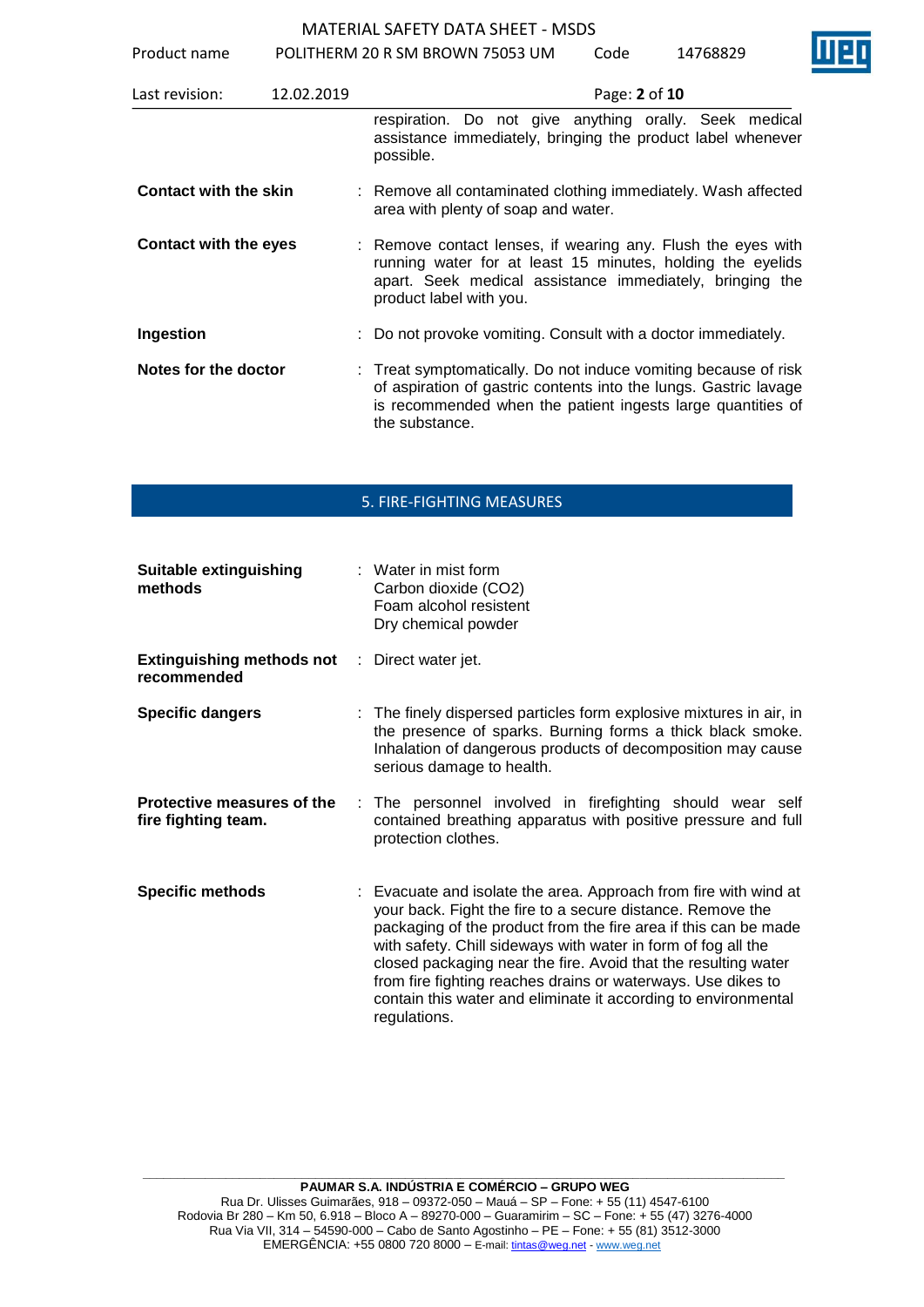Product name POLITHERM 20 R SM BROWN 75053 UM Code 14768829

Last revision: 12.02.2019 Page: **3** of **10**

6. SPILL / LEAK CONTROL PROCEDURES

### **Personal precautions, protective equipment and emergency procedures**

| For the emergency service<br>staff                      | : If specialized clothing is needed to combat the leak/spillage,<br>Section 8 should be consulted. All precautions described in<br>the following section must be followed.                                                                                                                                                                                                                                                                                                                                                                                                                                                                                                                                                    |
|---------------------------------------------------------|-------------------------------------------------------------------------------------------------------------------------------------------------------------------------------------------------------------------------------------------------------------------------------------------------------------------------------------------------------------------------------------------------------------------------------------------------------------------------------------------------------------------------------------------------------------------------------------------------------------------------------------------------------------------------------------------------------------------------------|
| For staff who are not part<br>of the emergency services | No action should be taken that may generate danger to<br>people without adequate training and qualifications. Use<br>appropriate personal protective equipment - see section 8.<br>Evacuate surrounding areas. Isolate area and keep onlookers<br>away. Do not touch or walk through spilled material. Eliminate<br>all sources of ignition. Avoid breathing vapor or mist. Provide<br>adequate ventilation if possible. Wear appropriate respiratory<br>mask when ventilation is inadequate. In accordance with<br>characteristics of the location and/or area and in relation to the<br>amount of spilled/leaked product, additional emergency<br>measures may be taken under the supervision of a trained<br>professional. |
| <b>Environmental precautions</b>                        | $:$ Prevent<br>spilled/leaked product from<br>contact<br>withsoil,<br>waterways, drains and sewers. Inform the relevant authorities<br>in accordance with current legislation if the product causes<br>environmental damage.                                                                                                                                                                                                                                                                                                                                                                                                                                                                                                  |
| Methods and materials for containment and cleaning      |                                                                                                                                                                                                                                                                                                                                                                                                                                                                                                                                                                                                                                                                                                                               |
| Large spills / leaks                                    | : Stop the leak if this can be done safely. Cover up spillage in a<br>tarp to prevent the spread by wind or rain. Use antifaiscantes<br>tools and explosion-proof equipment properly grounded to<br>collect the product. Place the material collected in dry, clean<br>and properly identified containers. Cap the container loosened<br>so removing them from the spill site. Avoid formation of dust.<br>Remove the packaging from the spill site. If there is product<br>disposal need refer to chapter 13                                                                                                                                                                                                                 |
| <b>Small spills / leaks</b>                             | The collected material can return to the process if you are in<br>favorable conditions. Otherwise should be referred for<br>appropriate disposal.                                                                                                                                                                                                                                                                                                                                                                                                                                                                                                                                                                             |
| <b>Dust control</b>                                     | Consult section 13.                                                                                                                                                                                                                                                                                                                                                                                                                                                                                                                                                                                                                                                                                                           |
|                                                         |                                                                                                                                                                                                                                                                                                                                                                                                                                                                                                                                                                                                                                                                                                                               |

# 7. HANDLING AND STORAGE

### **Precautions for safe handling**

| Instructions for safe |  |  |  | : Avoid contact with eyes, skin and clothes. Do not handle the |  |  |
|-----------------------|--|--|--|----------------------------------------------------------------|--|--|
| treatment             |  |  |  | product before reading and understanding all safety            |  |  |

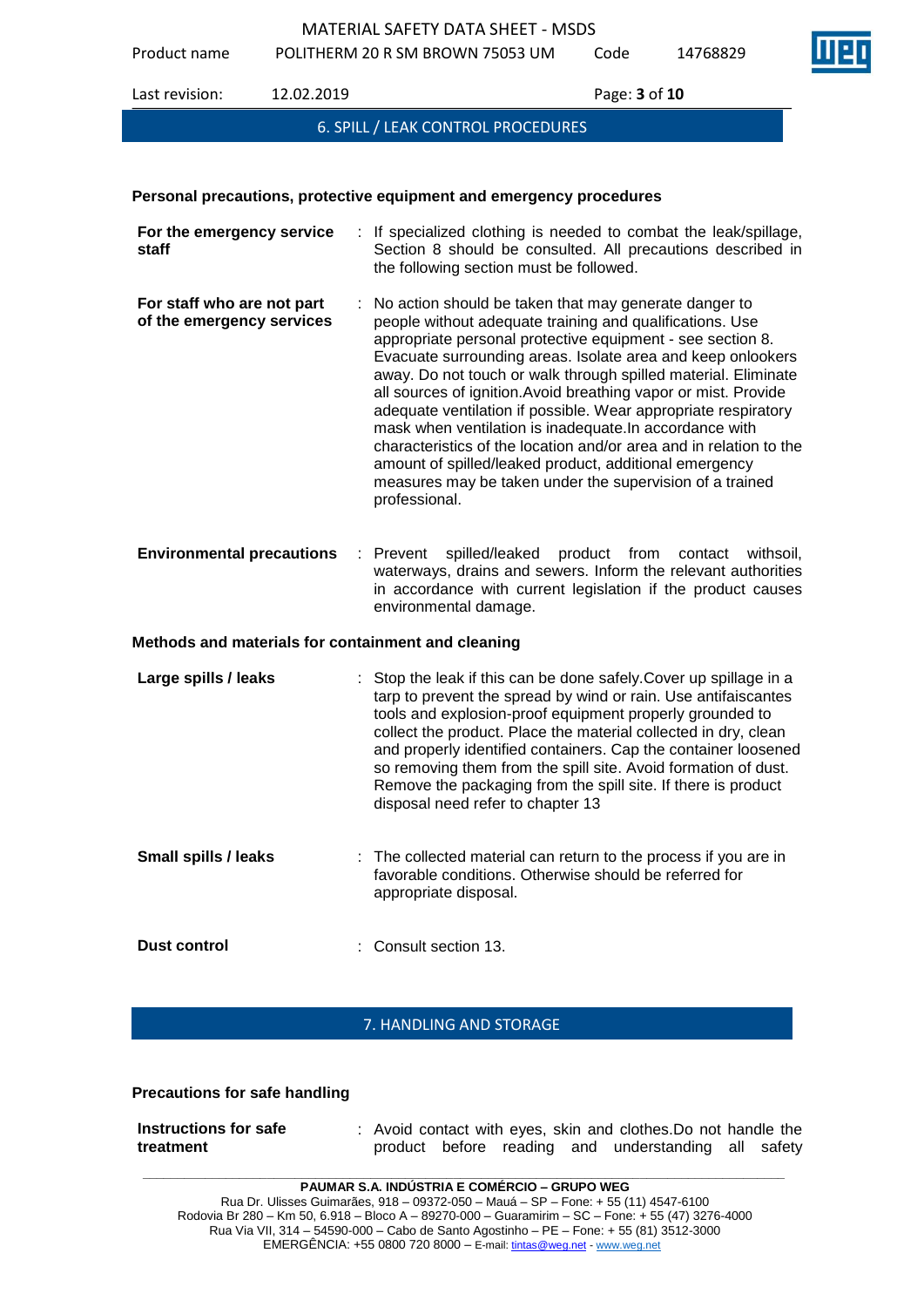Product name POLITHERM 20 R SM BROWN 75053 UM Code 14768829

|                                           |            | <b>I OLITILINIVI ZU IN JIVI DINUVIN I JUJU UNI</b>                                                                                                                                                                                                                                                                                                                                                                                                                                                                                                            |               |                               |  |
|-------------------------------------------|------------|---------------------------------------------------------------------------------------------------------------------------------------------------------------------------------------------------------------------------------------------------------------------------------------------------------------------------------------------------------------------------------------------------------------------------------------------------------------------------------------------------------------------------------------------------------------|---------------|-------------------------------|--|
| Last revision:                            | 12.02.2019 |                                                                                                                                                                                                                                                                                                                                                                                                                                                                                                                                                               | Page: 4 of 10 |                               |  |
|                                           |            | precautions.Do not re-use<br>instructions before use. Avoid inhalation of the powder. Do not<br>eat, drink or smoke during use.                                                                                                                                                                                                                                                                                                                                                                                                                               |               | packaging Refer to<br>special |  |
| <b>Precautions for safe</b><br>handling   |            | : Use individual protective equipment. Environments and areas<br>that will be used for electrostatic spraying of powder paints<br>must provide controlled ventilation. Through controlled<br>ventilation it must be ensured that the air in the inhalation<br>scope is be healthy from a health point of view (see limits in<br>Section 8). Avoid sources of ignition and dust deposition in the<br>environment. Antistatic clothes and shoes are recommended.<br>Emergency showers and eye wash basins must be installed in<br>locations of use and storage. |               |                               |  |
| <b>Fire protection</b>                    |            | Tools that do not produce sparks should be used. Keep away<br>from heat and sources of ignition.Do not smoke.Avoid<br>accumulation of electrostatic charges.All conductive elements<br>of the system, in contact with the product, must be electrically<br>groundedOnly use in well-ventilated locations, to prevent<br>accumulation of powder in explosive concentrations.                                                                                                                                                                                   |               |                               |  |
| <b>Storage conditions</b>                 |            |                                                                                                                                                                                                                                                                                                                                                                                                                                                                                                                                                               |               |                               |  |
| Substances to be avoid                    |            | : Keep away from oxidising agents, strong acid solutions and<br>strong alkaline solutions.                                                                                                                                                                                                                                                                                                                                                                                                                                                                    |               |                               |  |
| <b>Storage conditions</b>                 |            | : The electrical installation must comply with NEC(National<br>Electrical Code) or IEC (International Electrical Commission)<br>standards and/or those of the ABNT (Brazilian Association of<br>Technical Standards). The floor of the storage area must be<br>impermeable, non-combustible.                                                                                                                                                                                                                                                                  |               |                               |  |
| <b>Appropriate storage</b><br>conditions  |            | : Store the material in covered, dry, well ventilated and<br>identified areasStore at a temperature below 30°C.Store in a<br>closed container. Keep out of direct sunlight.                                                                                                                                                                                                                                                                                                                                                                                   |               |                               |  |
| Inappropriate storage<br>conditions       |            | Exposed to elevated temperatures, sun and rain. Close to<br>oxidizing agents. Close to food. Close to sources of heat and<br>ignition.                                                                                                                                                                                                                                                                                                                                                                                                                        |               |                               |  |
| <b>Materials to avoid</b>                 |            | : Do not store with explosive materials, flammableand/or toxic<br>gases, oxidizing, corrosive substances, or materials that may<br>generate spontaneous combustion.                                                                                                                                                                                                                                                                                                                                                                                           |               |                               |  |
| Secure packaging materials                |            |                                                                                                                                                                                                                                                                                                                                                                                                                                                                                                                                                               |               |                               |  |
| <b>Recommended packaging</b><br>materials |            | Must be stored in plastic bags packed in cardboard boxes.                                                                                                                                                                                                                                                                                                                                                                                                                                                                                                     |               |                               |  |
| Packaging materials to be<br>avoided      |            | : Glass containers.                                                                                                                                                                                                                                                                                                                                                                                                                                                                                                                                           |               |                               |  |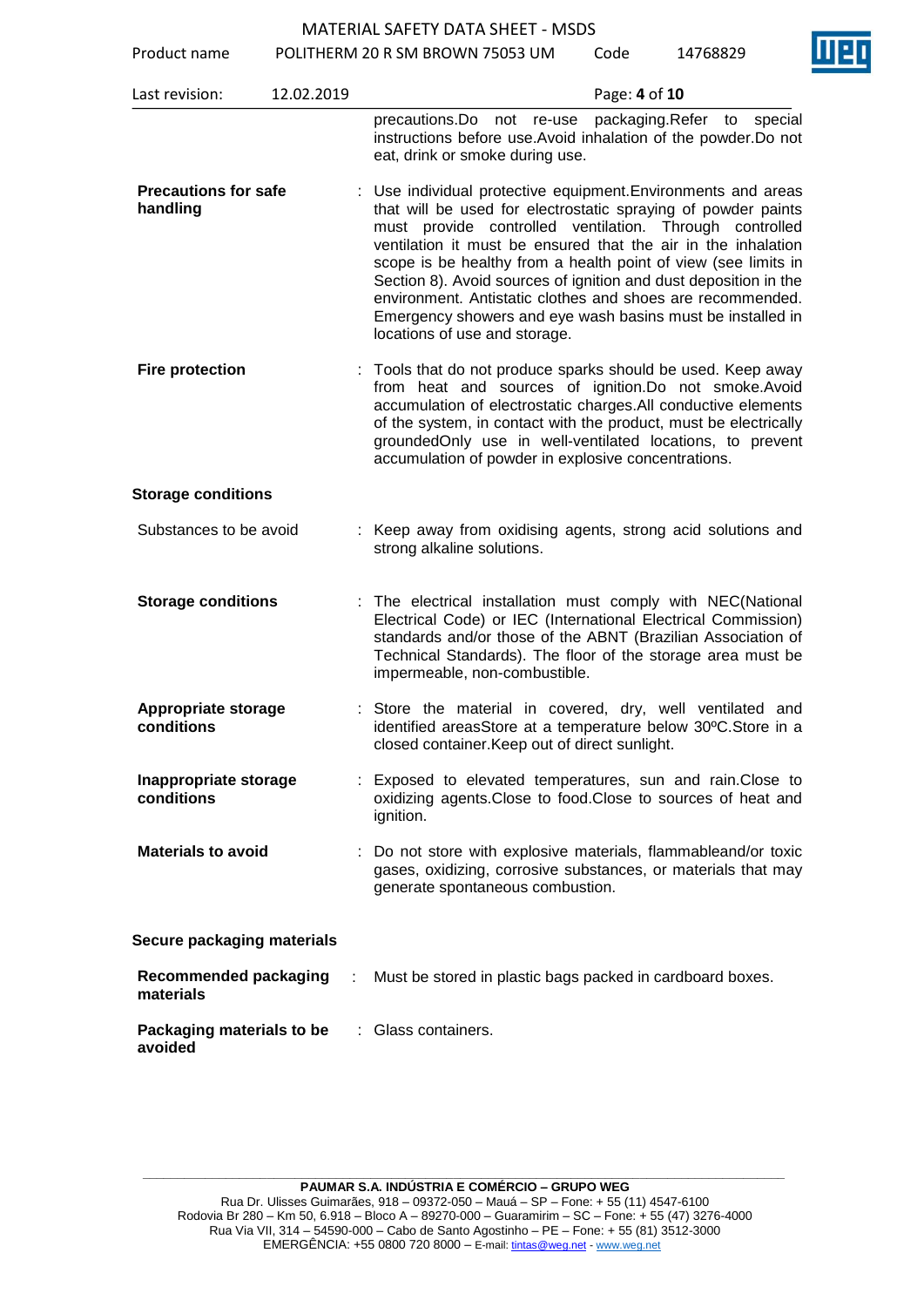Product name POLITHERM 20 R SM BROWN 75053 UM Code 14768829

Last revision: 12.02.2019 Page: **5** of **10** 8. EXPOSURE CONTROL – PERSONAL PROTECTION

The information in this chapter contain general guidelines. Chapter 1 should be consulted for any information on the recommended use of this product in different scenarios of exposure.

**Engineering control measures** : Preferably use the product in adequate application cabin. In case it is not possible, provide exhaustion/ventilation enough to keep the concentration of the agents indicated in this section under the limits of tolerance (L.T.), otherwise, use adequate respiratory protection equipment. The engineering controls should keep the concentrations of gas/vapour under the limit of LEL - Lower Explosive Limit (see section 9). Use equipment explosion proof.

# **Control parameters**

# **Occupational Exposure Limits**

The product does not have ingredientes with exposure limits based on the data available.

| Personal protective equipment required |                                                                                                                                                                                                                                            |
|----------------------------------------|--------------------------------------------------------------------------------------------------------------------------------------------------------------------------------------------------------------------------------------------|
| <b>Respiratory protection</b>          | : If the powder is above the tolerance limits (seeengineering<br>control measures, above) a dust mask must be used,<br>suitable for this purpose (P2 particle filter). Occasionally<br>other respiratory protective equipment may be used. |
| <b>Hand protection</b>                 | : Protective creams can be used to protect exposed skin<br>areas together with latex or nitrile gloves (never used after<br>the exposure has occurred).                                                                                    |
| Eye protection                         | Use hermetic goggles to protect against powder spray.                                                                                                                                                                                      |
| <b>Body and skin protection</b>        | Antistatic clothes and shoes are recommended.                                                                                                                                                                                              |

# 9. PHYSICAL AND CHEMICAL PROPERTIES

| Form                   | Dust                 |
|------------------------|----------------------|
| <b>State of matter</b> | Solid                |
| Color                  | <b>Brown</b>         |
| Odour                  | Weak and distinctive |
| <b>Odour limit</b>     | Not applicable       |
| pH                     | Not applicable       |

#### **\_\_\_\_\_\_\_\_\_\_\_\_\_\_\_\_\_\_\_\_\_\_\_\_\_\_\_\_\_\_\_\_\_\_\_\_\_\_\_\_\_\_\_\_\_\_\_\_\_\_\_\_\_\_\_\_\_\_\_\_\_\_\_\_\_\_\_\_\_\_\_\_\_\_\_\_\_\_\_\_\_\_\_\_\_\_\_\_\_\_\_\_\_ PAUMAR S.A. INDÚSTRIA E COMÉRCIO – GRUPO WEG**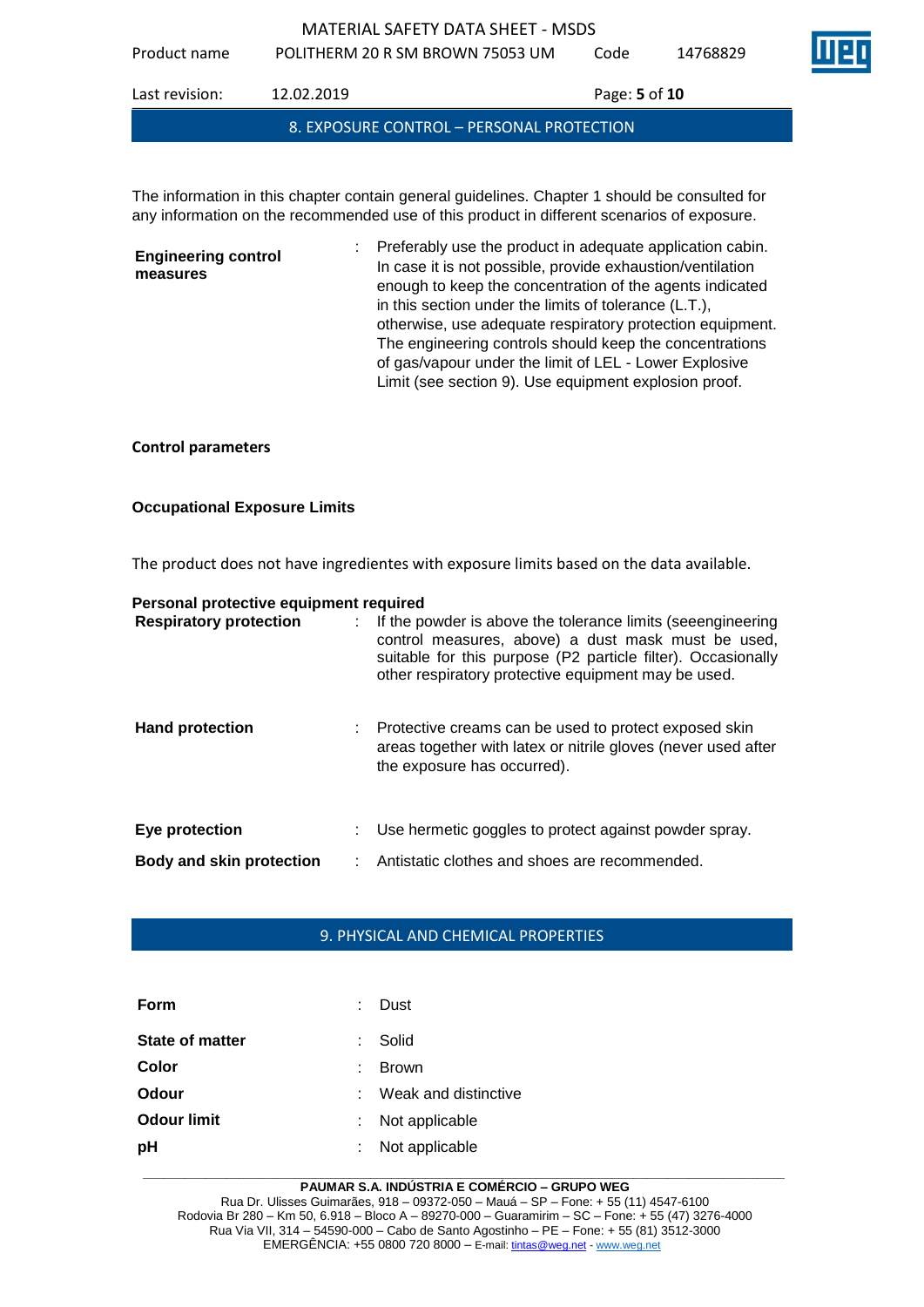Product name POLITHERM 20 R SM BROWN 75053 UM Code 14768829

| Last revision:                           | 12.02.2019 | Page: 6 of 10                                                                                                                                  |
|------------------------------------------|------------|------------------------------------------------------------------------------------------------------------------------------------------------|
| <b>Melting point</b>                     |            | Not applicable                                                                                                                                 |
| <b>Boiling point</b>                     |            | Not applicable                                                                                                                                 |
| <b>Evaporation rate</b>                  |            | Not applicable                                                                                                                                 |
| <b>Inflammation point</b>                |            | Method: Not applicable                                                                                                                         |
| <b>Upper explosive limit</b>             |            | $70$ g/m <sup>3</sup>                                                                                                                          |
| Lower explosive limit                    | ÷          | 40 g/m <sup>3</sup>                                                                                                                            |
| Vapor pressure                           |            | Not applicable                                                                                                                                 |
| <b>Density</b>                           |            | $1,58$ g/cm <sup>3</sup>                                                                                                                       |
| Solubility(ies)                          |            | Insoluble in water, partially soluble in some solvents and<br>thinners oxygen as acetone, ethyl acetate, methyl ethyl<br>ketone, among others. |
| N-octano /water partition<br>coefficient | ÷          | Not applicable                                                                                                                                 |
| <b>Auto flammability</b>                 |            | 400 °C                                                                                                                                         |
| Cinematic viscosity (25°C)               |            | Not applicable                                                                                                                                 |
| Vapor density                            |            | Not applicable                                                                                                                                 |
| <b>Decomposition temperature</b>         |            |                                                                                                                                                |

# 10. STABILITY AND REACTIVITY

| <b>Reactivity</b>                              |    | : Presents no reactivity at room temperature and under normal<br>conditions of use.                                                                                                                                  |
|------------------------------------------------|----|----------------------------------------------------------------------------------------------------------------------------------------------------------------------------------------------------------------------|
| <b>Chemical stability</b>                      |    | Stable at room temperature and under normal conditions of<br>use.                                                                                                                                                    |
| Possibility of dangerous<br>reactions          |    | Presents no reactivity at room temperature and under normal<br>conditions of use.<br>None when the product is stored, applied and processed<br>correctly. Otherwise, the mixture powder air mixture could<br>ignite. |
| Need to add additives and<br><b>inhibitors</b> | ÷. | Not necessary.                                                                                                                                                                                                       |
| <b>Conditions to avoid</b>                     |    | : Extreme heat and open flame.                                                                                                                                                                                       |
| Incompatible materials                         |    | Do not store with explosive materials, flammableand/or toxic<br>gases, oxidizing, corrosive substances, or materials that may                                                                                        |

**PAUMAR S.A. INDÚSTRIA E COMÉRCIO – GRUPO WEG**

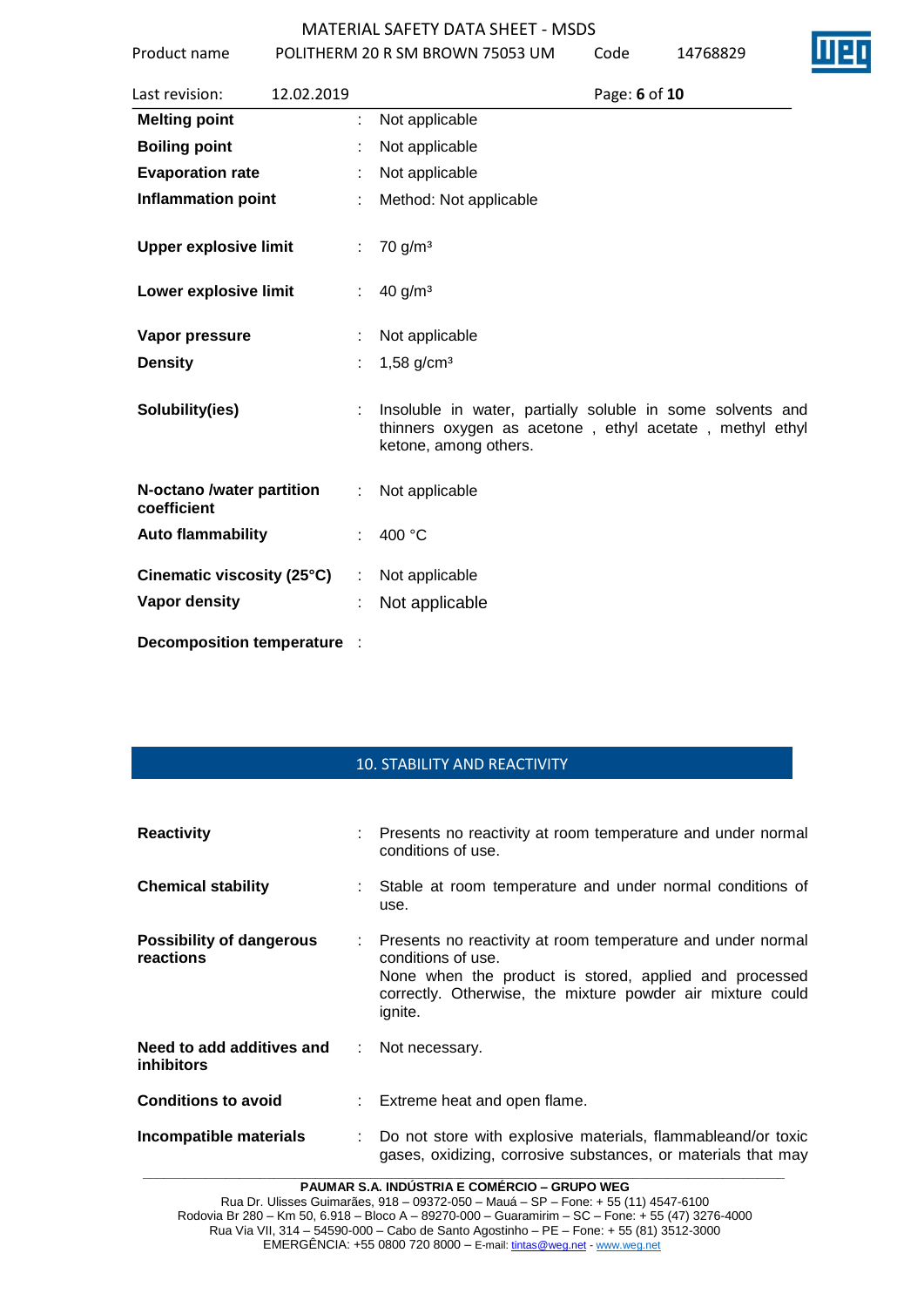Product name POLITHERM 20 R SM BROWN 75053 UM Code 14768829

| 1100000 1101110                        |            | TULITILINIVI ZU INJIVI DINUVIN 7 JUJJ UIVI                                                                                   | cuuc          | 17/0002 <i>J</i> | <b>Service</b> |
|----------------------------------------|------------|------------------------------------------------------------------------------------------------------------------------------|---------------|------------------|----------------|
| Last revision:                         | 12.02.2019 |                                                                                                                              | Page: 7 of 10 |                  |                |
|                                        |            | generate spontaneous combustion.                                                                                             |               |                  |                |
| Dangerous products of<br>decomposition |            | High temperatures (above 300°C) could result in dangerous<br>products of decomposition, such as carbon dioxide and<br>smoke. |               |                  |                |

### 11. TOXICOLOGICAL INFORMATION

### **Acute toxicity**

Powder coatings are generally inert dusts . No data are available on acute toxicity for the product. Powder coatings can cause irritation located in the skin , especially in skin folds or use of tight clothes . People allergic or respiratory problems should not work in the powder application. Repeated or prolonged contact with the product may cause removal of natural fat from the skin , resulting in non allergic contact dermatitis and skin absorption . The product that comes into contact with the eyes can cause irritation.

### **Chronic toxicity**

On the skin , prolonged contact leads to degreasing , may cause fissures , dryness , dermatitis and eczema. The respiratory system may be affected by chronic bronchitis and decreased respiratory volume. Exposure of pregnant women to concentrations above the limit can present threat of abortion. In contact with eyes, do not rub , wash with running water for at the least 15 minutes.

Not classified in terms of toxicity based on the data available.

### 12. ECOLOGICAL INFORMATION

| <b>Stability in soil</b>                           | ÷  | Data not available.                                                                     |
|----------------------------------------------------|----|-----------------------------------------------------------------------------------------|
| <b>Elimination of chemical</b><br>physical ability |    | Not considered potentially bioaccumulative.                                             |
| <b>Other toxicological</b><br>observations         | t. | Data not available.                                                                     |
| <b>Ecotoxicity</b>                                 | t  | Detrimental to the flora.<br>Detrimental to the fauna<br>Contaminates the ground water. |

### 13. DIOSPOSAL AND TREATMENT CONSIDERATIONS

### **Recommended methods for final disposal**

| <b>Product</b> | : Class II Waste - Dispose of in industrial landfill or a facility<br>authorized for recycling in accordance with federal, state |
|----------------|----------------------------------------------------------------------------------------------------------------------------------|
|                | or local regulations.                                                                                                            |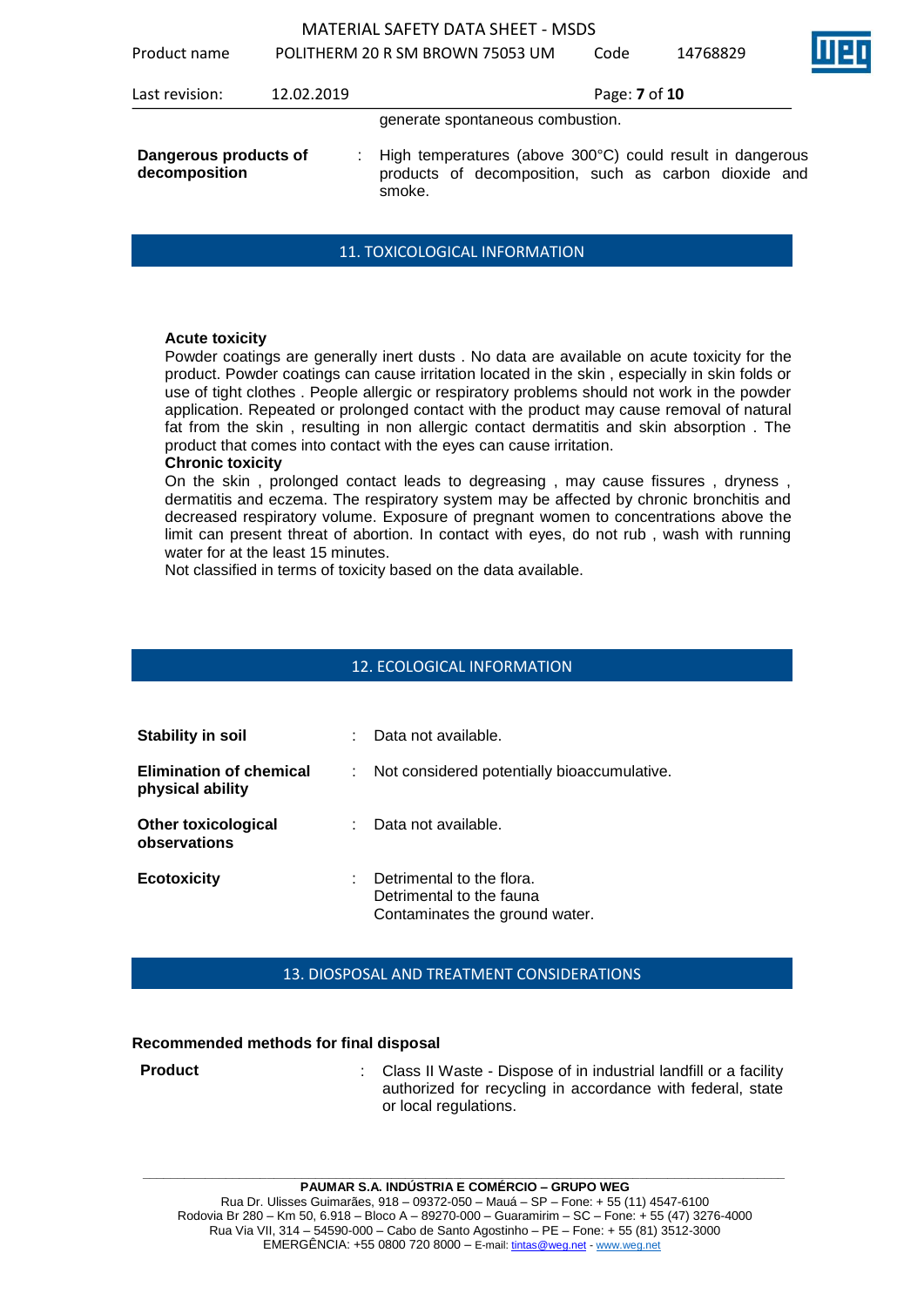Product name POLITHERM 20 R SM BROWN 75053 UM Code

| Last revision:        | 12.02.2019 | Page: 8 of 10                                                                                                                                                                                                                    |
|-----------------------|------------|----------------------------------------------------------------------------------------------------------------------------------------------------------------------------------------------------------------------------------|
| Waste                 |            | Class II Waste - Dispose of in industrial landfill or a facility<br>authorized for recycling in accordance with federal, state<br>or local regulations.                                                                          |
| <b>Used packaging</b> |            | : Clean packaging should be sent for recycling. Packaging with<br>class II waste should be disposed of in industrial landfill or a<br>facility authorized for recycling in accordance with federal,<br>state orlocal regulations |

# 14. TRANSPORTATION INFORMATION

# **fNational and international regulations**

| Land | Not classified as a dangerous good under transport regulations. |
|------|-----------------------------------------------------------------|
|      |                                                                 |

Shipping : Not classified as a dangerous good under transport regulations.

Air transport : Not classified as a dangerous good under transport regulations.

# 15. REGULATORY INFORMATION

This MSDS (Material Safety Data Sheet) was generated according to the criteria of NBR 14725/2014. (Brazilian standard that defines the GHS).

| Specific Regulations for the | Federal Decree No. 2657, July 3rd, 1998.                                      |
|------------------------------|-------------------------------------------------------------------------------|
| <b>Chemical Product.</b>     | Ordinance No. 229, May 24th, 2011 - Changes to Regulatory<br>Standard No. 26. |
|                              | ABNT NBR 14725: 2014 - valid from 19/12/2014 -                                |
|                              | Amendment 1 (19/11/2014).                                                     |
|                              | Law No. 12305, August 2nd 2010 (Solid Waste National<br>Policy).              |
|                              | Decree No. 7404, December 23rd, 2010.                                         |
|                              | Resolution ANTT N° 5.232, December 14th 2016.                                 |
|                              |                                                                               |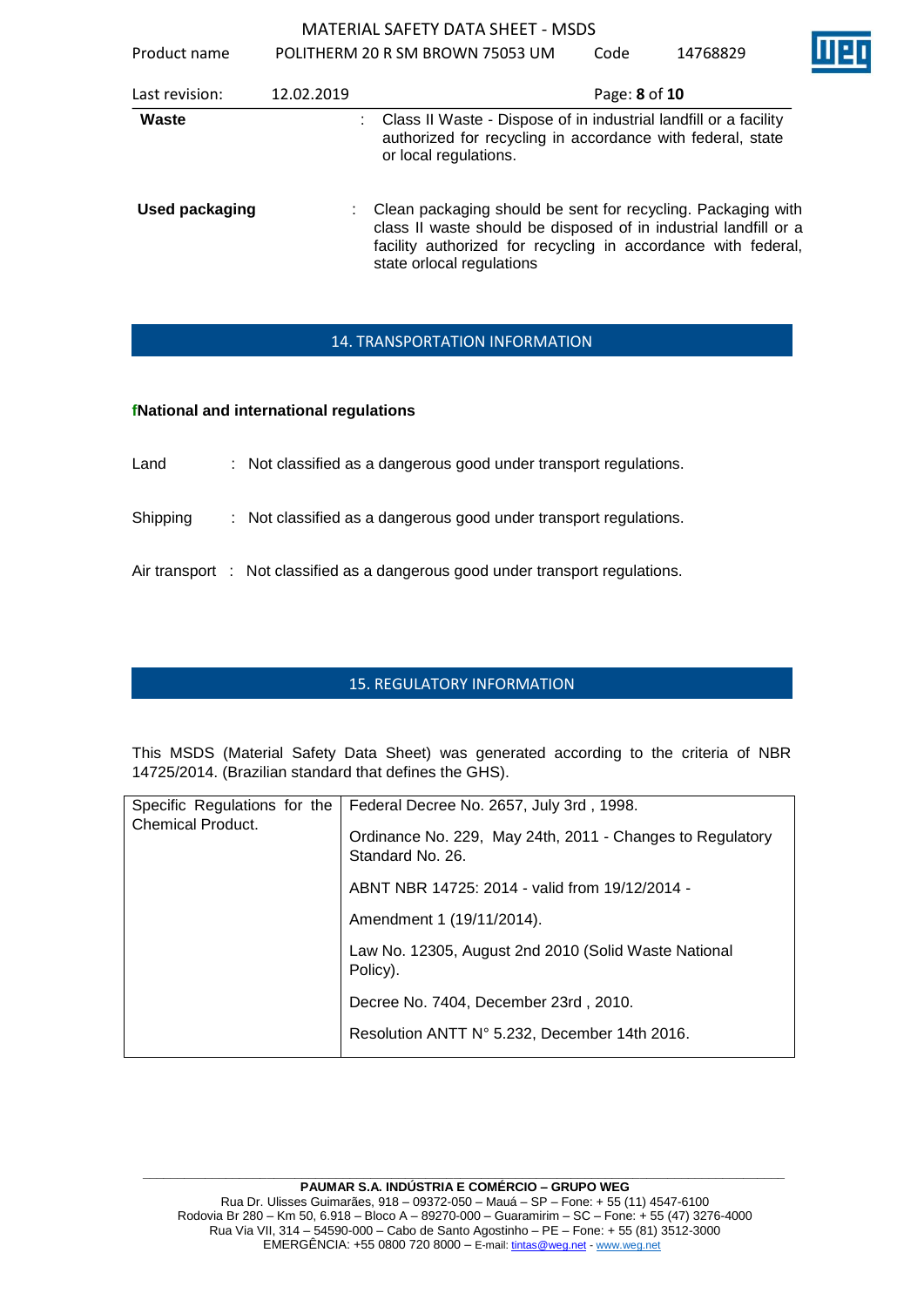Product name POLITHERM 20 R SM BROWN 75053 UM Code 14768829

Last revision: 12.02.2019 Page: **9** of **10**

16. ADDITIONAL INFORMATION

### **Acronyms Used:**

**Legenda:**

| <b>CAS</b>      | <b>Chemical Abstract Service</b>                          |
|-----------------|-----------------------------------------------------------|
| VO              | <b>Organic Vapors</b>                                     |
| <b>NEC</b>      | National Eletrical code/Código Nacional de Eletricidade   |
| IEC:            | <b>International Eletrical Commision</b>                  |
| <b>ABNT</b>     | <b>Brazilian Association of Technical Standards</b>       |
| <b>ACGIH</b>    | American Conference of Governmental Industrial Hygienists |
| <b>TLV</b>      | <b>Threshold Limit Values</b>                             |
| <b>TLV/TWA</b>  | Time Weighted Average                                     |
| <b>TLV/STEL</b> | Short Term Exposure Limit                                 |
| TLC/C:          | Tolerance Limit - Ceiling Value                           |
| EPI:            | Individual Protective Equipment                           |
| <b>CA</b>       | <b>Approval Certificate</b>                               |
| <b>PPRA</b>     | <b>Environmental Risk Prevention Program</b>              |
| <b>NR</b>       | <b>Regulatory Standard</b>                                |
| <b>NFPA</b>     | National Fire Protection Agency                           |
| mmHg            | Millimeters of mercury - pressure unit                    |
| <b>DL50</b>     | Lethal Dose average                                       |
| <b>CL50</b>     | Lethal Concentration average                              |
| ppm             | Parts per million                                         |
| N.d             | Not available                                             |
| $A + B$         | Viscosity of the mixture of component A + component B     |

Important information, but not specifically described in the previous sections:

This MSDS was prepared based on current knowledge about the handling of the product under normal conditions of use, according to the application specified on the packaging and recommended usage in Section 1 of this MSDS. Any other use of the product involving its combination with other materials, as well as forms of use different from those indicated, are the user's responsibility. The company advises that the handling of any chemical substance requires prior knowledge of its hazards by the user. In the workplace it is responsibility of the company user of the product to provide training of its employees and contractors about the possible risks arising from exposure to the chemical.

We reserve the right to change the information contained in this document without prior notice, due to the improvement and continuous evolution of the product and technical knowledge.